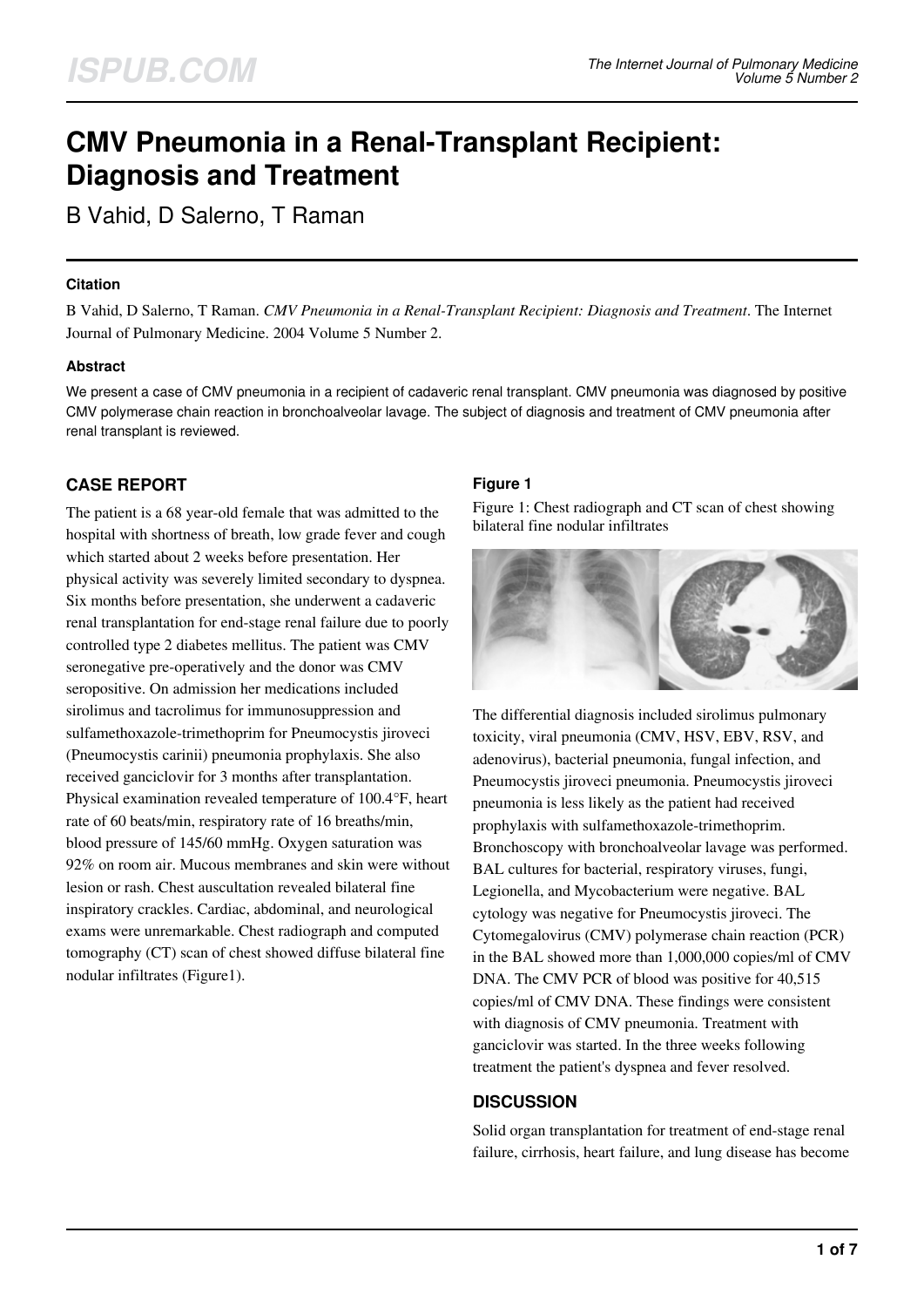more common in past two decades. New immunosuppressive agents, advanced surgical techniques and improved posttransplant care have contributed to improve outcome in the transplant recipients. Renal transplantation is the most commonly performed solid organ transplantation and accounts for approximately 60% of the cases. Chronic immunosuppression is essential to ensure allograft survival. Immunosuppression increases susceptibility to potentially lethal infectious complications especially pneumonia 1. CMV is the most common viral pathogen responsible for pneumonia in solid organ transplant recipients  $_2$ .

# **DEFINITIONS**

Understanding the difference between CMV infection and CMV disease is essential. CMV pulmonary infection is defined as the detection of CMV in the lungs by culture or PCR, irrespective of symptoms or signs of disease. CMV disease is defined as CMV infection with symptoms and/or tissue invasion of CMV and organ damage. Therefore CMV pneumonia is defined as the detection of CMV in lungs with the presence of fever, respiratory symptoms, and pulmonary infiltrates in the absence of other respiratory pathogens  $_3$ .

# **PATHOPHYSIOLOGY**

After the initial infection, CMV remains in a persistent state in the host. The cells of the myeloid lineage constitute an important reservoir. In carriers, CMV DNA is present in a small proportion of CD34+ myeloid progenitor cells, CD14+ monocytes, dendritic cells, and megakaryocytes without detectable viral replications <sub>4</sub>. CMV replication can be detected in healthy CMV seropositive individuals affected by surgery-related stress and catecholamine release. Such conditions are typical after allogeneic solid-organ transplantation <sub>4</sub>. The virus also may be reactivated due to immunosuppression and increased cytokine production and release induced by sepsis, graft rejection, and drugs like OKT3 <sub>5</sub>. Chronic illness, malnutrition, and metabolic derangements in the renal-transplant candidates put them at higher risk for infection even in pre-operative period. In first six months after transplantation maintenance immunosuppressive therapy is usually maintained at a high level to decrease the chance of allograft rejection. The commonly used immunosuppressive agents like cyclosporine, tacrolimus, and sirolimus prevent IL-2 production or action resulting in T-lymphocyte suppression 1. This suppression of the cell-mediated immunity increases the risk of CMV pneumonia especially in the first 6 months after surgery<sub>2</sub>,  $_6$ . It is now clear that the endorgan damage caused by CMV is the result of replication of the virus

leading to high viral loads. The documented risk factors of donor seropositivity, recipient seronegativity and posttransplant viremia can be explained by high viral load  $_7$ . The regression line of viral load against risk of disease is not linear but sigmoidal suggesting a threshold concept of pathogenesis  $<sub>7</sub>$ . It has been suggested that with increase viral</sub> replication, cell-to-cell spread of the virus happens and at some point during this process, endothelial cells become infected. Mononuclear and polymorphonuclear leukocytes adhere to infected endothelium and take up the virus and the pp65 matrix protein. Finally infected endothelial cells detach from endovascular lining and can be found in peripheral blood as cytomegalic endothelial cells. These large cells (up to 35 µm) may plug in pulmonary capillary bed and contribute to spread of infection to the lung  $<sub>5</sub>$ . CMV induced</sub> inflammatory response results in local cytokine production. Cytokines like IL-1, IL-6, and TNFl have been implicated in the pathogenesis of pneumonitis. Another possible mechanism of tissue injury is complement activation. Complement system activation has been shown in active CMV infection  $<sub>5</sub>$ .</sub>

# **CLINICAL MANIFESTATIONS**

The overall incidence of CMV pneumonia is 2 to 10% according to different studies in renal-transplant recipients  $_8$ . Subclinical pneumonitis also has been reported in renaltransplant recipients with CMV infection but no clinical symptoms <sub>5</sub>. The development of CMV pneumonia depends on patient's level of immunosuppression and prior CMV serostatus. CMV seronegative patients that receive kidney transplantations from CMV-negative donors (Donornegative, Recipient-negative) have the lowest incidence of CMV infection. When infection does occur in these patients, it may be caused by false seronegativity in the donor or recipient, community exposure, or perioperative transfusion of leukocyte-containing blood. The use of leukocyte-poor blood substantially decreases the risk of virus transmission. In the case of CMV seronegative recipients of renaltransplants form CMV seropositive donors (Donor-positive, Recipient-negative), primary CMV infection can occur. Without prophylaxis, approximately 70 to 90% of these patients will develop primary CMV infection. Furthermore, 50 to 80% will have CMV disease and roughly 30% will develop pneumonia that is a major contributor to morbidity and mortality. In the absence of prophylactic therapy, the mortality rate is as high as15%. Up to 70% of CMV seropositive transplant recipients (Recipient-positive) show CMV "reactivation" following transplantation, but only 20%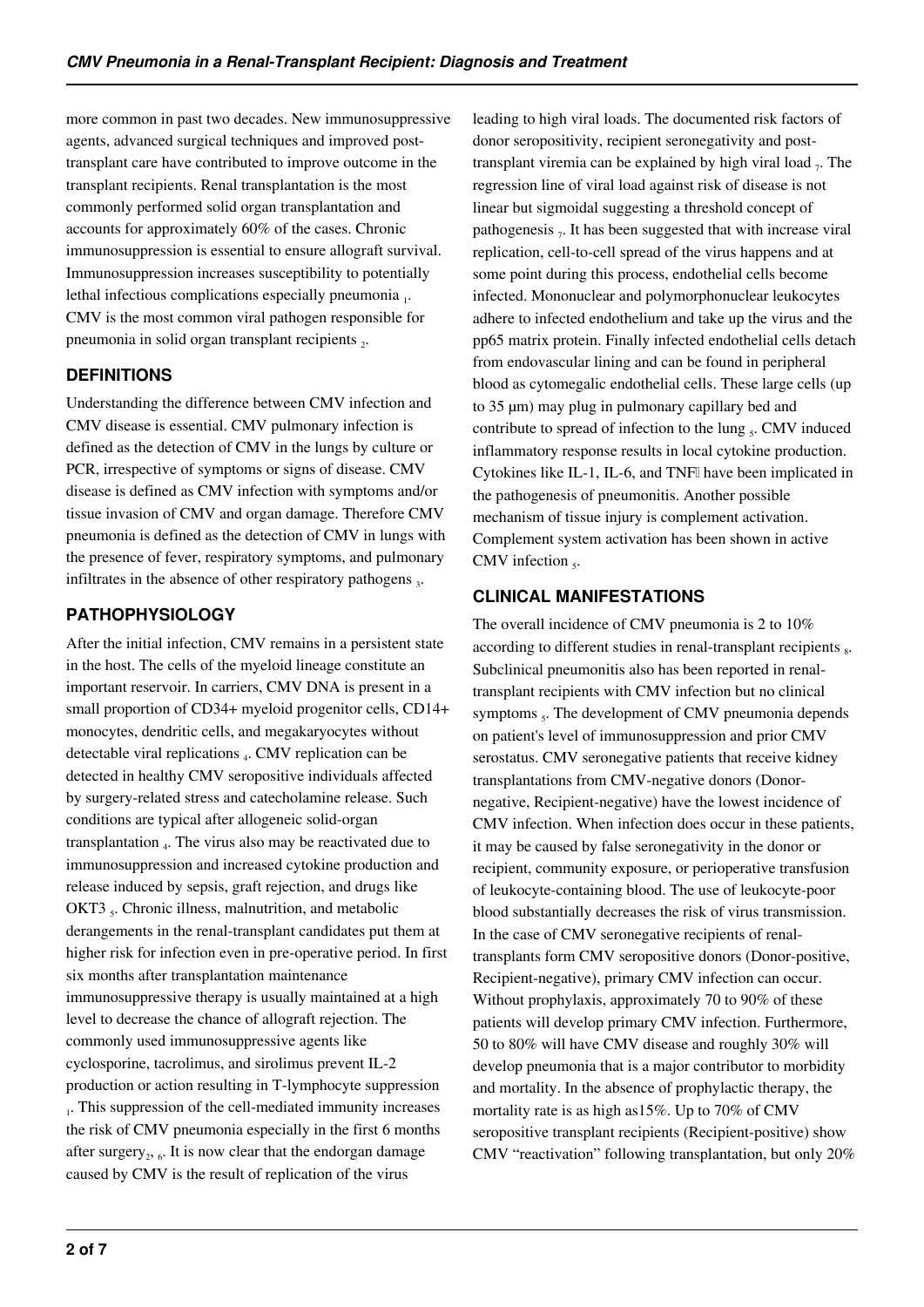will develop CMV disease including pneumonia  $_8$ .

CMV disease typically occurs one to six months after transplantation when prophylaxis is not used or one to four months after discontinuation of CMV prophylaxis. Symptoms of CMV pneumonia are nonspecific including cough, dyspnea, and hypoxemia 2. Other common clinical symptoms of CMV infection in renal-transplant recipients include fever  $(71\%)$ , nausea  $(32\%)$ , and vomiting  $(25\%)$ . Common laboratory findings are elevation of creatinine (74%), thrombocytopenia (43%), and elevation of alkaline phosphotase (24%), leukocytosis (22%), and leucopenia  $(21\%)$ <sub>9</sub>. Atypical lymphocytosis and a mild elevation in liver enzymes (aspartate aminotransferase and alanine aminotransferase) can also be seen  $_3$ .

In one study, the renal-transplant recipients on mycophenolate mofetil for immunosuppression had increased frequency of organ involvement with CMV and in the number of organs involved with CMV compared to the patients on azathioprine  $_{10}$ . Immunosuppressive therapy containing tacrolimus or mycophenolate mofetil was also associated with a significantly higher percentage of CMV infections compare to cyclosporine-based immunosuppression  $_{11}$ . The risk factors for CMV pneumonia in renal-transplant recipients are summarized in table  $1_{10,11,12}$ .

## **Figure 2**

Table 1: Risk factors for CMV pneumonia in Renal-Transplant Recipients

#### **Risk Factors**

- 1. Seropositive-Donor, Seronegative-Recipient
- 2. Post-transplant Viremia
- 3. OKT3 or ATG administration
- 4. Tacrolimus or mycophenolate mofetil immunosuppressive therapy

## ATG: Antithymus Globulin

# **RADIOGRAPHIC FINDINGS**

One study showed that the chest radiograph might initially be normal in renal-transplant recipients with respiratory symptoms, while the CT scan of chest demonstrates multiple pulmonary abnormalities 13. Chest radiographic patterns observed are 1) lobar consolidation 2) focal parenchymal haziness 3) bilateral reticulonodular infiltrates  $_2$ . High resolution CT scan findings in CMV pneumonia include ground-glass opacities, small cenrilobular nodules, and airspace opacities  $_{14}$ ,  $_{15}$ . CT scan findings of CMV pneumonia are nonspecific. In on study of non- HIV

immunocompromised patients, the sensitivity of high resolution CT scan of chest was 50% and the positive predictive value was only 26% for diagnosis of CMV pneumonia $_{16}$ .

# **DIAGNOSIS**

The diagnosis of CMV pneumonia is based on symptoms of fever, dyspnea, hypoxemia, and typical infiltrates on chest imaging, combined with the detection of CMV in the BAL. The definitive diagnosis of CMV pneumonia can be made by histological examination of lung tissues obtained by transbronchial or open-lung biopsy. Pathologic finding of cytomegalic cells associated with an inflammatory reaction and tissue destruction are characteristics for CMV pneumonia 3. Transbronchial and open-lung biopsies are invasive procedures with potential complications. It is desirable to make the diagnosis of CMV pneumonia by noninvasive or less invasive diagnostic methods to avoid complications. The widely used assays for diagnosis of CMV disease are CMV viral culture, antigenemia, DNA, and mRNA<sub>4</sub>.

# **CMV DETECTION BY CULTURE**

The conventional tube CMV culture can take weeks to become positive and has been largely replaced by the rapid shell-vial culture technique. This technique can be processed in 24 to 48 hours. Unlike the conventional culture, the shellvial assay technique does not depend upon the development of a cytopathic effect in tissue culture. Instead, a fluorescence tagged monoclonal antibody is used to detect a CMV antigen that is expressed early in viral replication. CMV detection by culture (Shell-Vial Assay) in BAL defines pulmonary CMV infection and not necessarily CMV pneumonia 3.

# **CONVENTIONAL BAL CYTOLOGY**

Nuclear and cytoplasmic inclusion bodies in conventional BAL cytology are the hallmark of CMV disease. Although the sensitivity of CMV inclusion bodies in BAL is only 36.3%, it is very specific for CMV disease (specificity of 99.3%)  $_3$ . The absence of diagnostic CMV nuclear or cytoplasmic inclusions in specimens positive by other modalities (viral culture, hybrid capture assay, and PCR) may in part be explained by low levels of viral replication, insufficient for the appearance of diagnostic inclusions  $_{17}$ . In advance stages of CMV infection, full virus replication with cytopathic effect results in development of typical inclusions. Therefore, conventional cytology may not be able to detect early stages of CMV infection resulting in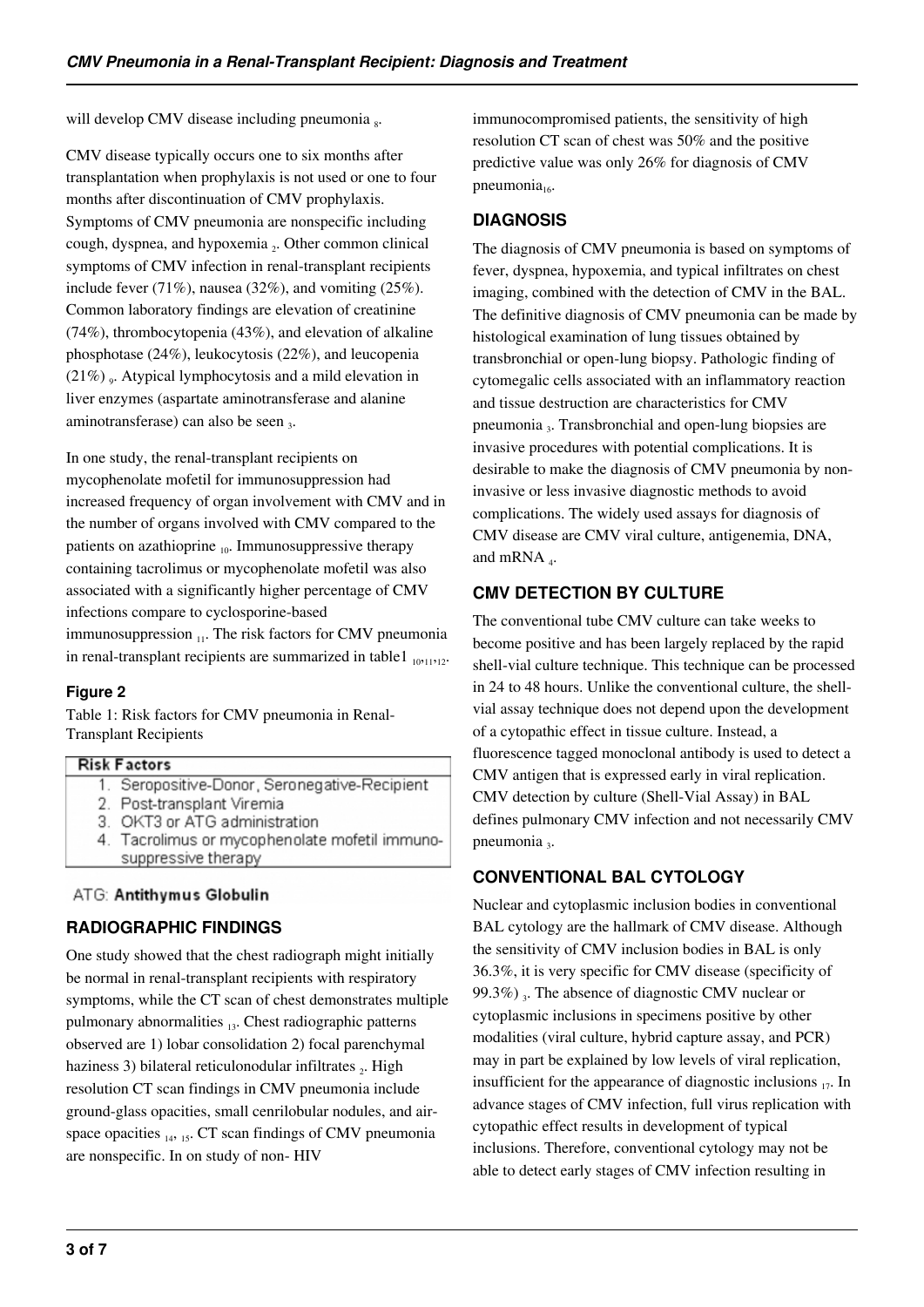lower sensitivity in CMV disease  $_3$ .

#### **ANTIGENEMIA**

The CMV pp65 antigen assays are done by using pp65 antigen monoclonal antibodies. The results are reported as the number of cells staining positive per 100,000 leukocytes. In symptomatic renal-transplant recipients, positive pp65 antigenemia with cutoff of 10 positive cells  $/10^5$ granulocytes is associated with a sensitivity of 86 - 92% and specificity of 65 - 70% for the diagnosis of CMV disease  $_{18}$ ,  $_{19}$ . Using an antigenemia cutoff of 100 positive cells/10<sup>5</sup> granulocytes the sensitivity and specificity for diagnosing CMV disease improves to 100% and 96% respectively  $_{20}$ . The sensitivity is only 46% and specificity only 73% when a pp65 antigen assay is used to predict the development of the CMV disease in an asymptomatic patient with CMV antigenemia,  $_{19}$ . The quantitative CMV PCR assay and quantitative antigenemia assay do not always show parallel changes in CMV viral load. It has been shown in transplant patients those who are non-neutropenic and are antigen negative can have high viral loads in plasma by quantitative CMV PCR assay. It seems that these two assays are complementary for the diagnosis and treatment of CMV disease  $_{21}$ . CMV pp65 can be used to monitor treatment of CMV disease  $22$ .

# **PCR**

Qualitative and quantitative CMV PCR are available. CMV PCR can be used on whole blood, leukocytes, and plasma <sub>4</sub>. Compare to CMV pp65 antigenemia, CMV PCR (more than 130 CMV DNA copies/  $10<sup>5</sup>$  peripheral blood leukocytes) has a sensitivity of 95% and specificity of 50% to detect CMV disease  $_{23}$ . Low specificity is due to CMV DNAemia that was detected in many asymptomatic patients  $_{20}$ . Quantitative PCR also can also be used in the monitoring of viral load during antiviral treatment  $_{22}$ .

# **HYBRID CAPTURE ASSAY**

RNA probes are used to detect CMV DNA. Experience with this assay is limited, but has shown promising results 4.

## **NUCLEIC ASSAY SEQUENCE-BASED AMPLIFICATION**

This assay allows specific nucleic assay sequence-based amplification of viral mRNA  $_4$ . The assay is a qualitative assay that detects a late mRNA (pp67)  $_{24}$ . Compare to CMV pp65 antigenemia pp67the RNA assay has a sensitivity of 20% and specificity of 93%  $\alpha$ .

## **DIFFERENTIAL DIAGNOSIS**

Differential diagnosis of CMV pneumonia includes other viral pneumonias (HSV, VZV, RSV, Parainfluenza, and Influenza), P jiroveci pneumonia, drug toxicity, diffuse alveolar hemorrhage, bacterial infections, and fungal infections (D).

## **TREATMENT**

Ganciclovir has proved effective in the treatment of CMV pneumonia especially in renal-transplant recipients. In other solid-organ and bone marrow recipients Ganciclovir has not been as successful to treat CMV pneumonia<sub>25</sub>. Inside the cells, Ganciclovir is converted to Ganciclovir triphosphate by a gene product of UL97<sub>4</sub>, and inhibits viral DNA polymerase by competitively inhibiting the incorporation of deoxyguanosine triphosphate into viral DNA. The efficacy of intravenous Ganciclovir 5 mg/kg twice a day against CMV is 91.5%. In contrast, Ganciclovir given orally 1 g three times a day is less effective  $(46.5\%)$ , The recommended dose of intravenous Ganciclovir is 5 mg/kg every 12 hours for 3 weeks combined with high-titer CMV immune globulin. Unlike CMV retinitis, prolonged maintenance therapy with oral Ganciclovir is not recommended. The major toxicities of Ganciclovir includes: granulocytopenia, thrombocytopenia, azoospermia, and rise in serum creatinine. Anemia can also be seen with prolonged treatment  $_{25}$ . Ganciclovir-induced granulocytopenia can be prevented with the administration of Granulocyte colonystimulating factor or Granulocyte-macrophage colony stimulating factor. Since 1989, resistant strains of CMV to Ganciclovir have been described. For treatment of infections caused by Ganciclovir resistant CMV strains, Foscarnet is the alternative drug. Foscarnet directly inhibits viral DNA polymerase. Foscarnet has substantial toxicities including renal failure, seizures, and hypocalcemia. Cidofovir is a nucleotide analogue with antiviral activity against CMV. Cidofovir is effective in treating CMV infections but the toxic profile of the drug, especially the nephrotoxicity, has limited its use. Combined Ganciclovir-Foscarnet treatment has also been used for treatment of CMV infections but data are limited. Results of a randomized study in allogeneic stem cell-transplant recipients and solid-organ recipients that compared the combination of Ganciclovir and Foscarnet versus Ganciclovir did not support a synergistic effect of combination therapy<sub>4</sub>. After the institution of antiviral therapy pp65 antigenemia and PCR stay positive longer than shell vial culture  $_{26}$ .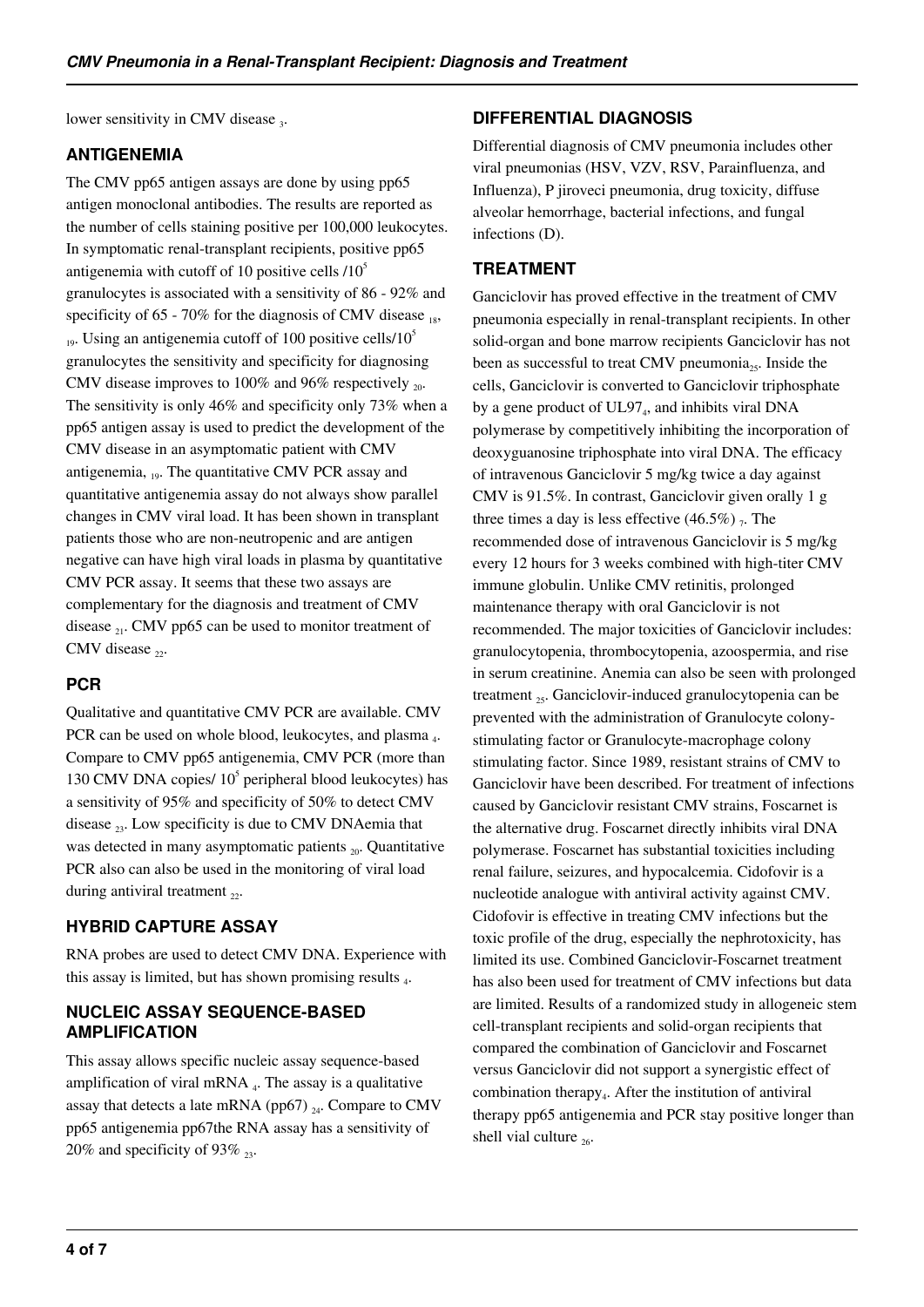# **PROPHYLAXIS**

The optimal duration of prophylaxis is unknown. Oral Acyclovir, oral Ganciclovir, and Valganciclovir have been studied for CMV prophylaxis in transplant patients. In high risk renal-transplant recipients (Donor-positive, Recipientnegative) high dose Acyclovir (3,200 mg/day) decreases the incidence of CMV disease  $_{27}$ . In one study no CMV antigenemia was detected in 3 months after renal transplant when patients were on oral Ganciclovir prophylaxis. After the 3-month period of prophylaxis recurrence of antigenemia and symptomatic CMV was observed in Donor-positive, Recipient-negative patients but not in Donor-positive, Recipient-positive patients. This study suggests that a 3 month period of oral Ganciclovir appears to be sufficient for Donor-positive, Recipient-positive patients, but longer periods of prophylaxis may be needed in Donor-positive, Recipient-negative patients  $_{28}$ . Most institutions use approximately three months of prophylaxis.

A preemptive strategy is based on the idea that periodic monitoring of CMV DNA PCR or pp65 antigenemia assay allows the detection of very early systemic infection. This permits prompt treatment, which may limit morbidity and mortality. Studies in solid-organ transplant recipients showed conflicting results in regard to prophylaxis versus preemptive treatment 4.

## **FOOT NOTE**

CMV: Cytomegalovirus BAL: Bronchoalveolar lavage HSV: Herpes Simplex Virus RSV: Respiratory Syncytial virus EBV: Epstein Barr Virus PCR: Polymerase Chain Reaction VZV: Varicella Zoster Virus

# **ACKNOWLEDGEMENTS**

We thank Miss Poopak Shahideh for her support.

# **CORRESPONDENCE TO**

Bobbak Vahid Department of Pulmonary and Critical Care Medicine, Thomas Jefferson University, 1015 Chestnut Street, Suite M-100, Philadelphia, PA 19107, USA Telephone: 215-9556591, Fax: 215-9550830 Fax Number: 215-9550830 E-mail: Bobbak.vahid@mail.tju.edu

#### **References**

1. Chakinala M, Trulock E. Pneumonia in the solid organ transplant patient. Clin Chest Med. 2005; 26:113-121. 2. Shorr A, Susla, GM, O'Grady, NP. Pulmonary infiltrates in the non-HIV-infected immunocompromised patient: Etiologies, diagnostic strategies, and outcome. Chest. 2004; 125:260-271.

3. Tamm M, Traenkle P, Grilli B, et al. Pulmonary cytomegalovirus infection in immunocompromised patients. Chest. 2001; 119:838-843.

4. Gandhi MK, Khanna R. Human cytomegalovirus: Clinical aspects, immune regulation, and emerging treatments. Lancet Infect Dis. 2004; 4:725-738.

5. de Maar E, Kas-Deelen A, van der Mark, TW, et al. Cytomegalovirus pneumonitis after kidney transplantation is not caused by plugging of cytomegalic endothelial cells only. Transpl Int. 1999; 12:56-62.

6. Grimaldi A, Baeletta A, Rascente F, et al. Infectious complications in the renal transplant recipient. Transpl Proc. 2005; 37:2502-2503.

7. Griffith P. The treatment of cytomegalovirus infection. Journal antimicrobial Chemotherapy. 2002; 49:243-253. 8. Chang G, Wu C, Pan S, et al. The diagnosis of pneumonia in renal transplant recipients using invasive and noninvasive procedures. Chest. 2004; 125:541-547. 9. Pour-Reza-Gholi F, Labibi A, Farrokhi F, et al. Signs and symptoms of cytomegalovirus disease in kidney transplant recipients. Transpl Proc. 2005; 37:3056-3058. 10. Sarmiento J, Dockrell D, Schwab T, et al. Mycophenolate mofetil increases cytomegalovirus invasive organ disease in renal transplant patients. 2000; 14:136-138. 11. Reichenberger F, Dickmann M, Binet I, et al. Diagnostic yield of bronchoalveolar lavage following renal transplantation. Transpl Infect Dis. 2001; 3:2-7. 12. Sagedal S, Nordal K, Hartmann A, et al. Pre-emptive therapy of CMVpp65 antigen positive renal transplant recipients with oral ganciclovir: A randomized, comparative study. Nephrol Dial Transplant. 2003; 18:1899-1908. 13. Gulati M, kaur R, Jha V, et al. High-resolutaion CT in renal transplant patients with suspected pulmonary infections. Acta Radiol. 2000; 41:237-241. 14. Gasparetto E, Ono S, Escuissato D, et al. Cytomegalovirus pneumonia after bone marrow transplantation: High resolution CT findings. British J Radiol. 2004; 77:724-727. 15. Shimada A, Koga T, Shimada M, et al. Cytomegalovirus pneumonitis presenting small nodular opacities. Intern Med. 2004; 43:1198-1200. 16. Emoto T, Matsumoto T, Tanaka N, et al. HRCT findings of pulmonary complications in non-AIDS immunocompromised patients: Are they useful in differential diagnosis? Radiation Medicine. 2003; 21:7-15. 17. Masih A, Woods G, Thiele G, et al. Detection of cytomegalovirus in bronchoalveolar lavage: A comparison of techniques. Modern pathology. 1991; 4:108-112. 18. Schroeder R, Michelon T, Bortolotto A, et al. Antigenemia for cytomegalovirus in renal transplantation: Choosing a cutoff for the diagnosis criteria in cytomegalovirus disease. transplant Proc. 2005; 37:2781-2783. 19. Bernabeu-Wittel M, Pachón-Ibáñez J, Cisneros E, et al. Quantitative pp65 antigenemia in the diagnosis of cytomegalovirus disease: Prospective assessment in a cohort of solid organ transplant recipients. J infect. 2005; 51:188-194. 20. Lo C, Ho K, Yuen K, et al. Diagnosing cytomegalovirus disease in CMV seropositive renal allograft recipients: A comparison between the detection of CMV DNAemia by polymerase chain reaction and antigenemia by CMV pp65 assay. Clin Transplant. 1997; 11:286-293.

21. Flexman J, Kay I, Fonte R, et al. Differences between the quantitative antigenemia assay and the cobas amplicor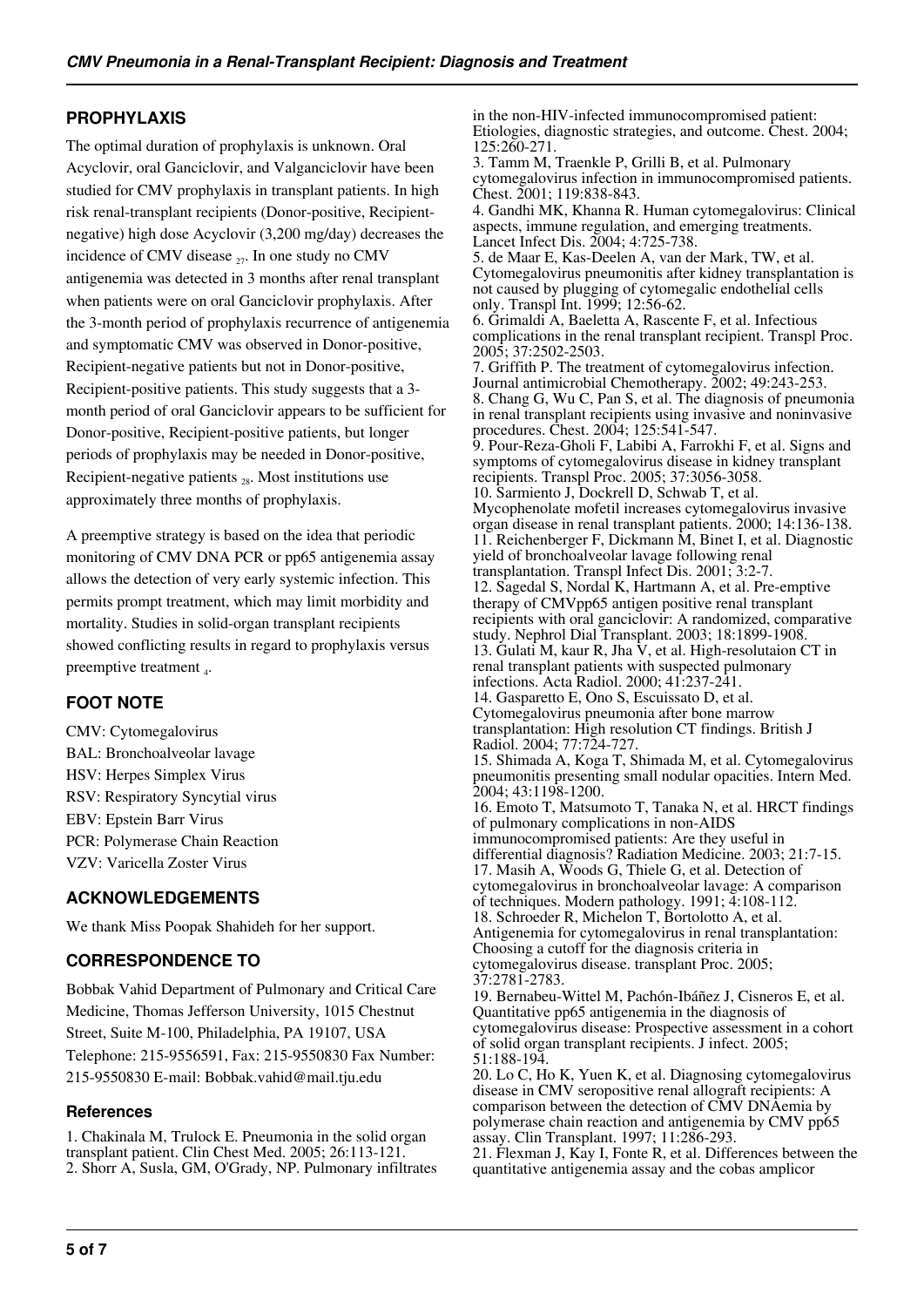monitor quantitative PCR assay for detecting CMV viraemia in bone marrow and solid organ transplant patients. J Med Virol. 2001; 64:275-282.

22. Piiparinen H, Helantera I, Lappalainen M, et al. Quantitative PCR in the diagnosis of CMV infection and in

the monitoring of viral load during the antiviral treatment in renal transplant patients. J Med Virol. 2005; 76:367-372. 23. Mengoli C, Cusinato R, Biasolo M, et al. Assessment of CMV load in solid organ transplant recipients by pp65 antigenemia and real-time quantitative DNA PCR assay: Correlation with pp67 RNA detection. J Med Virol. 2004; 74:78-84.

24. Caliendo A, St. George, K, Allega J, et al. Distinguishing cytomegalovirus (CMV) infection and disease with CMV nucleic acid assays. J Clin Microbiol. 2002; 40:1581-1586.

25. Crumpacker C. Drug therapy: Ganciclovir. N Engl J Med. 1996; 335:721-729.

26. Storch G, Buller R, Baily T, et al. Comparison of PCR and pp65 antigenemia assay with quantitative shell vial culture for detection of cytomegalovirus in blood leukocytes from solid-organ transplant recipients. J Clin Microbiol. 1994; 32:997-1003.

27. Rostaing L, Martinet O, Cisterne J, et al. CMV prophylaxis in high-risk renal transplant patients (D+/R-) by acyclovir with or without hyperimmune (CMV) immunoglobulin: A prospective study. Am J Nephrol. 1997; 17:489-494.

28. Murray B, Subramaniam S. Late cytomegalovirus infection after oral ganciclovir prophylaxis in renal transplant recipients. transpl Infect Dis. 2004; 6:3-9.